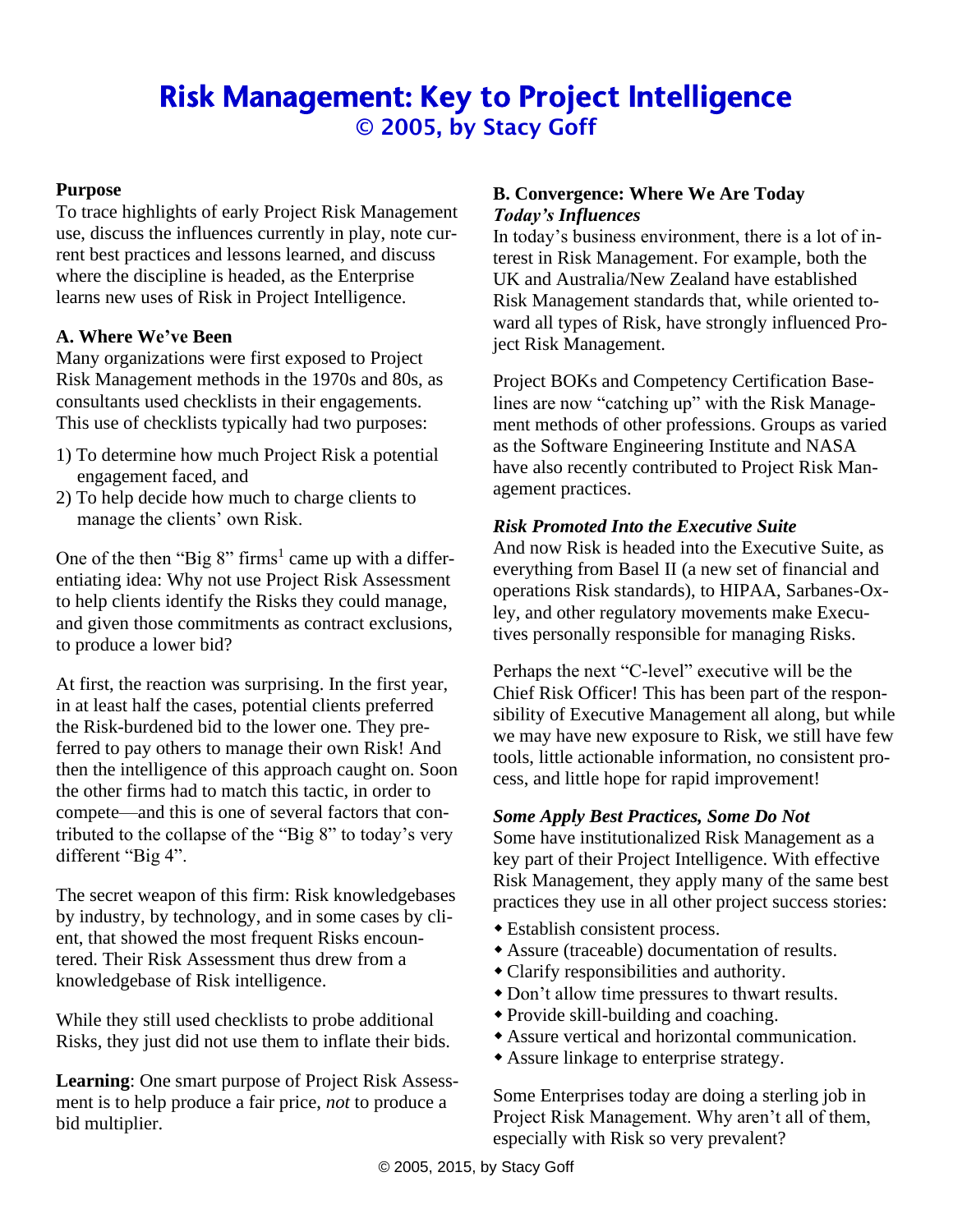# **C. Where Risk Management Is Headed** *Everyone Becomes a Chief Risk Officer*

Enterprises that effectively execute Project Risk Management begin with implementing those best practices listed above.

Many have also adopted an insight from the Quality movement of the 80's: *Improving Quality is everyone's job*. We don't just add a Chief Risk Officer: *managing Risk is everyone's job.*

Today's savvy Project Managers are using newfound Executive interest in Enterprise Risk Management to engage those same Executives in the practices that help manage Project Risk.

For Project Managers who have been trying for years to overturn ineffective practices and inadequate involvement, your efforts are finally receiving the attention they deserve. And one of your tools is as powerful as the legendary Philosopher's Stone.

# *Project Alchemy and the Philosopher's Stone*

You may recall stories of the search for the Philosopher's Stone: from around 200 A.D. into the 1800's, some people spent their entire lives looking for the stone that would turn base metals into silver or gold.

In today's project environment, many are attempting a comparable feat: to turn raw data into information, *and then into intelligence*. We've noted elsewhere<sup>4</sup> the flaws of focusing on tools to capture, evaluate, and gain insight from **project time and cost data**. Their biggest problem: they are *trailing indicators*.

Those who are succeeding with Project Alchemy turning raw project data into intelligence—and action—are focusing on the harder-to-measure project factors, and key among these is Project Risk. Risk information is a *leading indicator*. Leading indicators, used intelligently, result in beneficial action.

What is Risk? Risk is an event (Opportunity or Threat) *that might happen* on a project. There are many more *potential risks* than those that actually *do happen*. Too many project teams do a cursory job of Risk Identification, Evaluation, Response Identification, and then move on to their next project task. *Smarter teams* improve their Risk intelligence.

# *Risk Information as Project Intelligence.*

Let us get a bit more specific about how Risk information relates to Project Intelligence—and then we can address how you might use it to add value to your project practices.

Review the diagram<sup>3</sup> below. It shows four types of project events, all of which can affect project success, on the face of a clock. This example shows the Threat side of Risk; Opportunities operate the same way.



The hands on the clock show Midnight—when the interesting things happen in many stories. Where is Risk on the clock? *Before the stroke of Midnight*. **Risk** is an event that *might* happen, but *has not, yet*.

Now let's look at just after Midnight: *An Issue is a Risk realized*. But it has not yet impacted the project's success factors. You have a window of opportunity to act, to avoid impacting the project.

Continuing around the clock, a **Failure** is an Issue with no corrective action taken. Now the project's success is adversely affected. This may not mean the whole project will fail; instead, you have experienced one point of failure. Of course, some Issues are large enough to cause the entire project to fail.

Finally, at half past the time to act (on the clock), **Lessons Learned** identify (at the end of the phase or stage in our methods, or minimally at project end), the failures, and how you can avoid them next time.

Many failure points recur later in the same project, so there are good reasons for our practice of evaluating failure points at the end of each phase or stage: Why wait until the next project to act on them?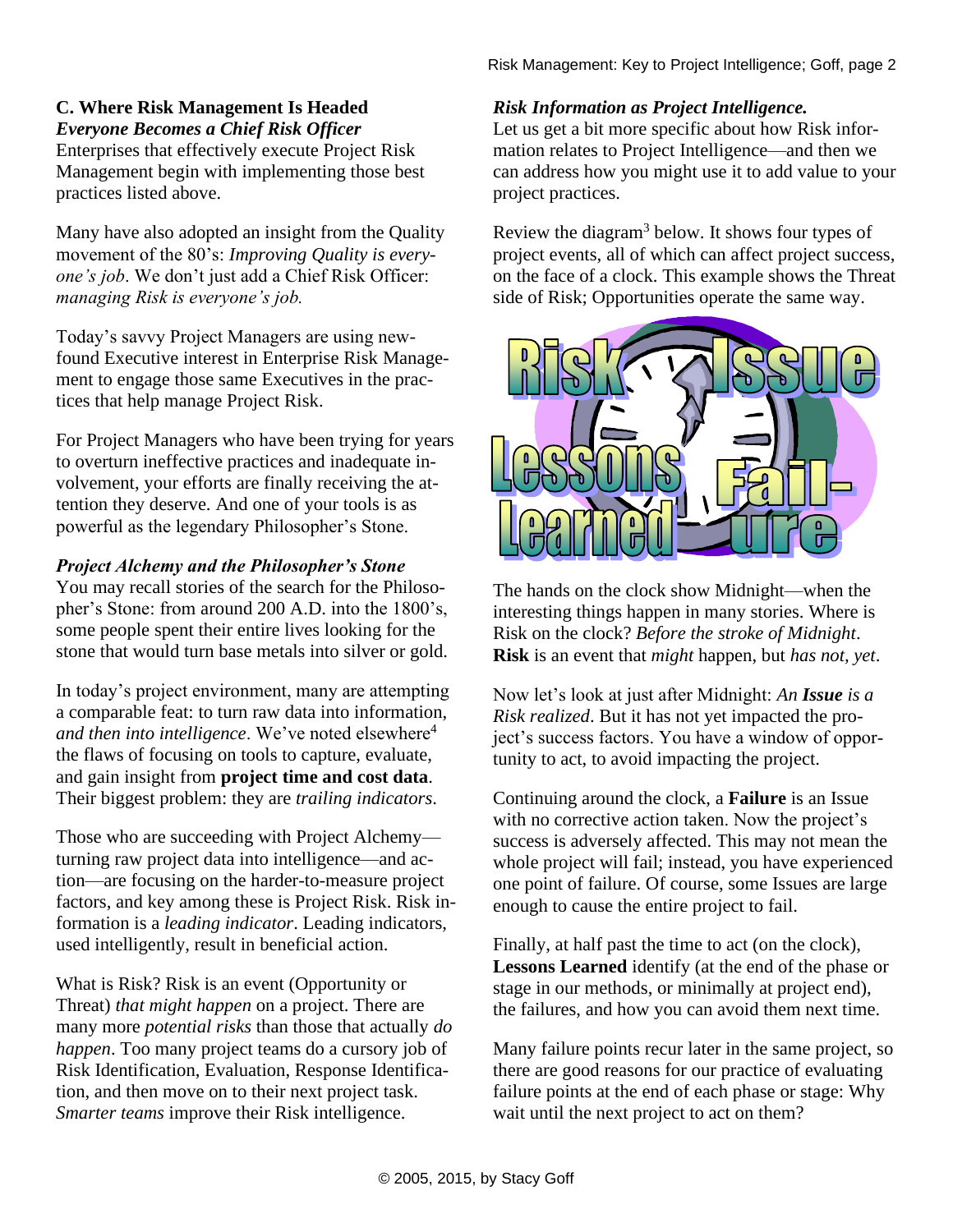# *Same Information, Different Timing*

The benefit of the clock analogy is clear, and startling for many people: The major difference between these four types of project events, Risks, Issues, Failures and Lessons Learned, is their timing.

Not only that, but *they are all the same information*. That information, in most cases, if acted upon, will reduce Risk, react to Issues, avoid Failures, and produce positive Lessons Learned. In short, that information is more than a leading indicator; it is the key to intelligent project action. **We've found the Philosopher's Stone!**

Clocks do not stop with just one rotation: what should you do at the beginning of each phase or stage, and the beginning of each new project? Study your Lessons Learned!

This brings up a quote from a grizzled old engineer from a major aerospace company:

*"You know, around here we do a lot of Lessons Recorded, but very, very few Lessons Learned".* 

Some organizations record their Lessons Learned, both positive and less-so, only because their methods call for it. More savvy organizations, like the consultancy we described on the first page, mine those lessons for ways to reduce Risk, reduce cost and time, and otherwise improve chances of project success.

## *Morphing Information into Intelligence*

We've asserted that the four events, Risks, Issues, Failures and Lessons Learned, are all the same, with different timings. Everyone knows what information to capture about these events. This usually includes the nature of the event, some categorization, impact assessment, and what recommended action to take.

To glean intelligence from Risks, additional information<sup>4</sup> can be especially useful:

- Risk Identification Point
- Risk Realization Period
- Risk Trigger or Realizing Indicator
- Risk Owner, Response Owner
- Response Effectiveness
- Distinctive Project Attributes (e.g., customer, technology types, team, project type)

## *Using Project Intelligence*

First, understand the similarities of these project events, and establish a way to collect the event information. Then, use that collection of Project Intelligence to tap the experience from finished projects that share similar attributes.

Over time, the re-use of relevant Risks and of relevant and successful Responses can grow in your practice. Soon, you can predict the primary risks and most effective responses as part of bidding or project initiation, rather than merely responding to them later in the project (or not at all).

Society will continue to encounter projects with increasingly greater Risks. These Risks may be caused by the complexity of Requirements, by the reduced communication of a distributed team, by incautious use of an Outsourced solution, or by the nature of a selected delivery technology. Applied Project Intelligence can help you overcome all those Risks.

#### **Conclusions**

- Many Enterprises try to find *information* by storing *data* in a project server.
- Those organizations may gain rear-view mirror insight, but you don't drive a car by only knowing where you've been. You need leading indicators to lead projects well.
- Project Risk Management succeeds when you apply relevant information, providing leading indicators, rather than trailing ones—with substantiating data.
- Just as it differentiated one consulting firm in the 1980's, Effective Risk Management is a key differentiator today, and a key to project success.
- Risk Management is now everyone's job, and this realization is a key to *the new Project Intelligence*.
- Apply Risk learning—*today's Philosopher's Stone*, to help morph project information into intelligence.
- Communicate upward to leverage Executive Management's focus on Enterprise Risk to get needed commitment to respond to Project Risks.
- Add to your Project Intelligence, through effective use of Project Risk Management. This will help provide the intelligence you need to lead projects by facing forward, rather than only looking back.